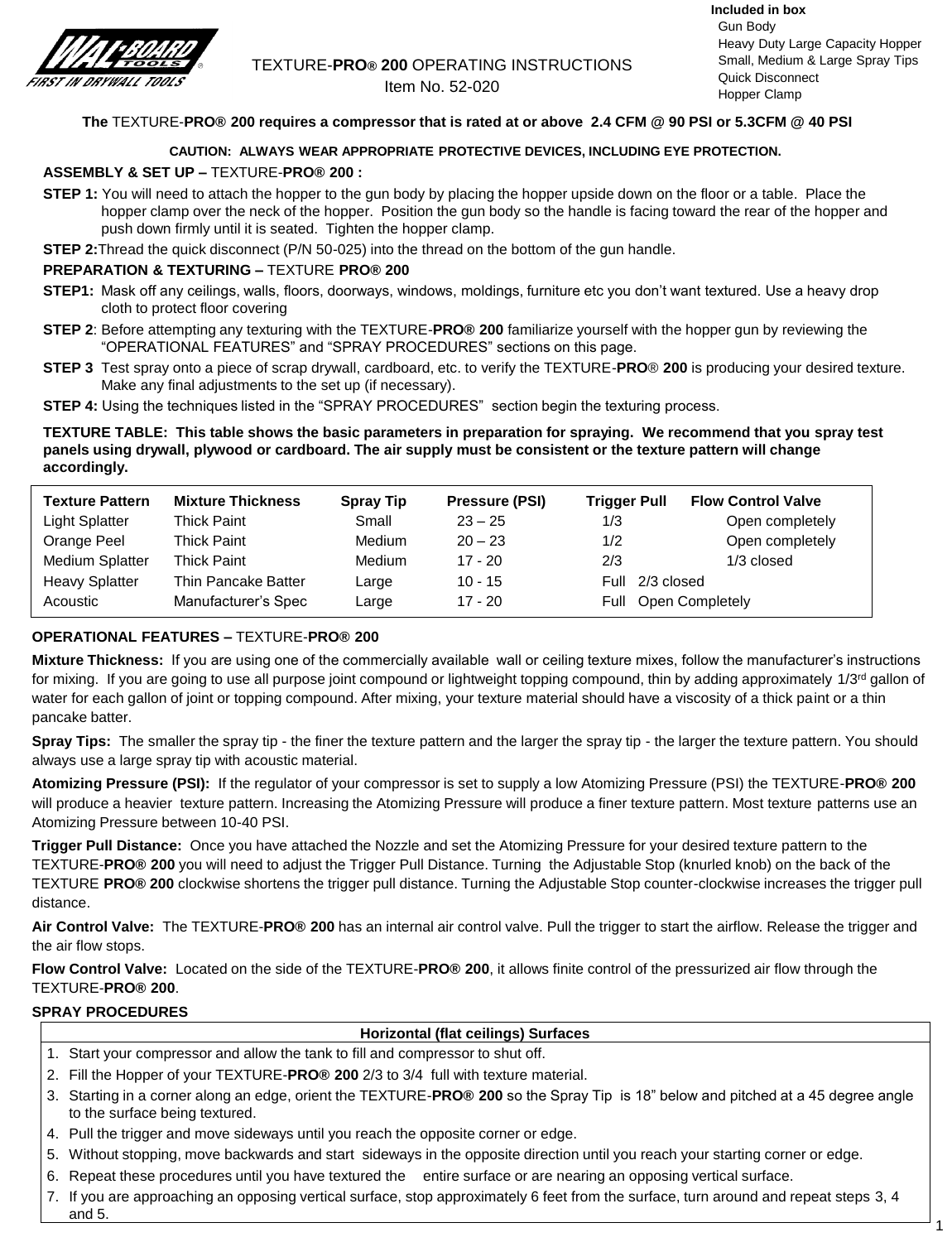### **Vertical (walls) and Angled (vaulted ceilings) Surfaces**

- 1. Start your compressor and allow the tank to fill and compressor shut off.
- 2. Fill the Hopper of your TEXTURE-**PRO® 200** 2/3 to 3/4 full with texture material.
- 3. Stand 3 to 4 feet from the surface to be textured.
- 4. Lift your TEXTURE-**PRO® 200** toward the top right hand or left hand edge of the surface to be sprayed.
- 5. Retract the trigger until it contacts the preset Adjustable Stop and start spraying vertically down the wall until you are nearing the bottom edge of the wall.
- 6. Without stopping, move sideways and start up the surface vertically, until you are near the top.
- 7. Without stopping, move sideways and start down the surface vertically, again.
- 8.. Repeat this pattern until all of the desired surfaces have been sprayed. Refill the hopper as necessary.

If a "knock-down" texture is desired, wait until the top of the texture pattern changes from glossy to dull in appearance (normally 15 to 20 minutes) & **gently flatten** the texture with a Wallboard knock-down knife, taping knife or trowel.



# TEXTURE-**PRO**® **200 -** PARTS BREAKDOWN

\*WHEN ORDERING AN AIR STEM ASSEMBLY (P/N 50-046) A POPPET ASSEMBLY (P/N 50-058) MAY ALSO NEED TO BE ORDERED

#### **TO CLEAN:**

- 1. Flush out all remaining texture materials with water. Blow air through the gun to remove any texture material that may have seeped into the air stem.
- 2. Turn the gun upside down and place 5 to 10 drops of light, lubricating household oil (such as 3 in 1®) in the Quick Disconnect. This will allow the oil to lubricate the air stem and O-rings.
- 3. After oiling, pull the trigger several times and close the shut-off valve for storage.

#### **MAINTENANCE / DISASSEMBLE:**

- 1. Remove the Material Orifice
- 2. Remove the Adjustable Stop by turning it counter-clockwise until it is disengaged.
- 3. From the front of the gun, push the Air Stem toward the rear with your finger. The Air Stem may now be completely removed by pulling it out the back of the gun.
- 4. To remove or replace the trigger, remove one of the two "E" clips and slide the trigger retaining pin to one side

# **MAINTENANCE / REASSEMBLE**:

- 1. Prior to assembly, wipe a small amount of grease (such as a wheel bearing grease or any lithium-based grease) on the O-rings of the Adjustable Stop Assembly and the Air Stem Assembly.
- 2. Slide the air stem into the gun body from the rear of the gun. CAUTION: Avoid damaging the O-rings when re-assembling the air stem. The O-rings can rip on the threads or tear on the inside wall of the gun chamber.
- 3. Re-attach the Adjustable Stop by turning it clockwise until it is engaged. (Approximately 2 to 3 turns) and place the desired Spray Tip on the front of the gun and secure it with the Material Orifice nut.

#### **USE ONLY GENUINE WAL-BOARD® BRAND REPLACEMENT PARTS**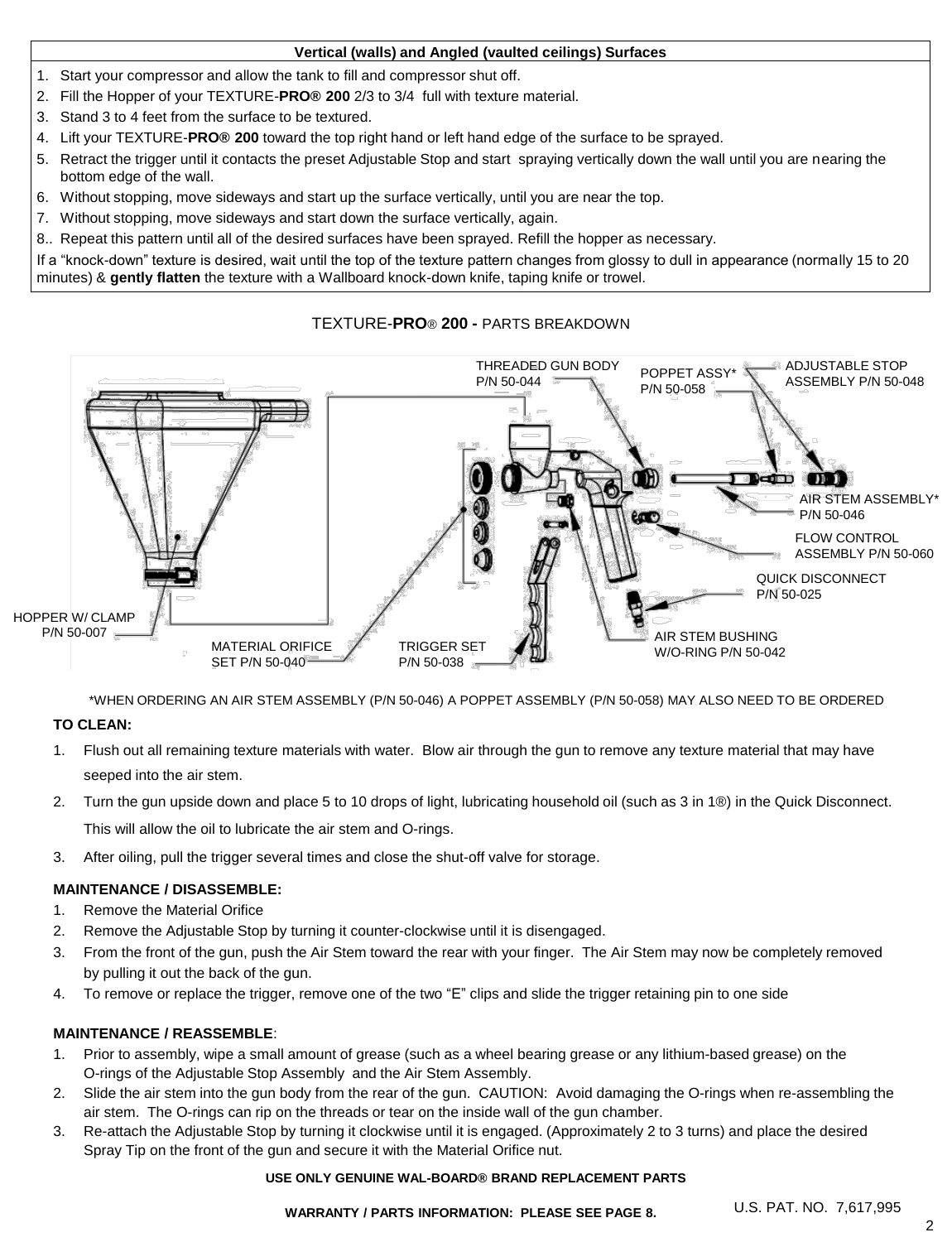La pistola de tolva TEXTURE**-PRO® 200** Hopper Gun requiere el uso de un compresor que produzca 2.4 PCM (pies cúbicos por minuto).



## **Su compra incluye:**

**PRECAUCIÓN: Siempre use dispositivos de protección apropiados, incluyendo protección para los ojos.**

## **ENSAMBLAJE Y CONFIGURACIÓN –** TEXTUR**E-PRO® 200:**

**Paso 1:** Será necesario acoplar la tolva al cuerpo de la pistola y para ello debe colocar la tolva en posición invertida sobre una mesa o el piso. Coloque la abrazadera de la tolva sobre el cuello de la tolva. Coloque el cuerpo de la pistola de manera que el mango quede de frente hacia la parte posterior de la tolva y empújelo firmemente hasta que esté bien asentado. Apriete la abrazadera de la tolva.

**Paso 2:** Enrosque el desconexión rápida (No. 50-025) en la base del mango de la pistola.

#### **PREPARACIÓN DEL SITIO**

- Paso 1: Cubra todas las áreas que desea excluir de la aplicación de textura y use mantas o toldos para proteger los pisos, muebles, etc. Planea la manera que intenta moverse durante el rociado y elimine cualquier obstáculo en el paso. Mezcle suficiente material para terminar el trabajo o la sección antes de comenzar a rociar.
- **Paso 2**: Antes de intentar la aplicación de cualquier textura con la pistola de tolva TEXTURE-**PRO® 200** familiarícese con la pistola de tolva consultando la información contenida en las secciones "CARACTERÍSTICAS DE OPERACIÓN" y "PROCEDIMIENTOS DE ROCIADO" en esta página
- **Paso 3**: Efectúe pruebas de rociado en una pieza sobrante de paneles de paredes de yeso, cartón, etc. para verificar que la pistola de tolva TEXTURE-**PRO® 200** esté produciendo la textura deseada. Haga cualquier ajuste final a la configuración (si se necesario).
- **Paso 4**: Utilizando las técnicas indicadas en la sección "PROCEDIMIENTOS DE ROCIADO" comience el proceso de aplicación de la textura.

#### **TABLA DE TEXTURAS Esta tabla muestra los parámetros básicos en la preparación del rociado. Le recomendamos efectuar pruebas de rociado utilizando paneles de paredes de yeso, madera contrachapada o cartón. Use un compresor que produzca 2.4 PCM a 90 psi. El suministro de aire debe ser uniforme o se afectará el patrón de textura.**

| Patrón de textura                      | Espesor de la mezcla            | Boquilla de material | Presión (psi) | Carrera del gatillo |
|----------------------------------------|---------------------------------|----------------------|---------------|---------------------|
| Light Splatter (salpicado liviano)     | Pintura espesa                  | Pequeña              | $23 - 25$     | 1/3                 |
| Orange Peel (superficie rugosa)        | Pintura espesa                  | Mediana              | $20 - 23$     | 1/2                 |
| Medium Splatter (salpicado intermedio) | Pintura espesa                  | Mediana              | $17 - 20$     | 2/3                 |
| Heavy Splatter (salpicado grueso)      | Argamasa delgada                | Grande               | $10 - 15$     | Carrera completa    |
| Acoustic (acústico)                    | Especificaciones del fabricante | Grande               | $17 - 20$     | Carrera completa    |

#### **CARACTERÍSTICAS DE OPERACIÓN : El patrón de textura que seleccione determinará lo siguiente:**

**Espesor de la mezcla:** Si está utilizando mezclas comercialmente disponibles para textura de paredes o techos, siga las instrucciones del fabricante para el mezclado. Si va a utilizar compuesto para juntas para todo uso o compuesto de acabado liviano, diluya el material con aproximadamente 1/3 de galón de agua por cada galón de compuesto para juntas o para acabado. Después de mezclar el material para la textura deberá obtener una consistencia de pintura espesa o de una pasta diluida para panqués .

**Puntas para rociar:** Use puntas para rociar pequeñas para obtener patrones de textura finos y boquillas más grandes para patrones de textura más gruesos. Siempre debe usar una puntas para rociar grande para la aplicación de material acústico.

**Presión de atomización (PSI):** Si el regulador del compresor está ajustado para suministrar baja presión de atomización (PSI) la pistola de tolva TEXTURE-**PRO® 200** producirá un patrón de textura más gruesa. Al aumentar la presión de atomización se producirá un patrón de textura más fina. La mayoría de los patrones de textura utiliza una presión de atomización entre 10 y 40 PSI.

**Carrera del gatillo:** Después de acoplar la boquilla y ajustar la presión de atomización para el patrón de textura que desea aplicar con la pistola de tolva TEXTURE-**PRO® 200** será necesario ajustar la carrera del gatillo. Al girar a la derecha el tope ajustable (perilla maleteada) en la parte trasera de la pistola de tolva TEXTURE **PRO® 200** acorta la carrera del gatillo. Al girar a la izquierda el tope ajustable se alarga la carrera del gatillo.

**Válvula de control de aire:** La pistola de tolva TEXTURE-**PRO® 200** tiene una válvula interna para el control del aire. Jale el gatillo para comenzar el flujo de aire. Al soltar el gatillo se detiene el flujo de aire.

### **PROCEDIMIENTOS DE ROCIADO**

#### **Superficies horizontales (cielos planos)**

- 1. Ponga en marcha el compresor y deje que se llene el tanque y se apague el compresor.
- 2 Llene la tolva de 2/3 a 3/4" de la capacidad máxima con material para textura.
- 3. Comenzando en una esquina a lo largo de un borde, apunte con la pistola TEXTURE-**PRO® 200** de manera que la boquilla rociadora quede a 18" abajo del borde y inclinada con un ángulo de 45 grados respecto a la superficie a ser rociada con textura.
- 4. Oprima el gatillo y mueva la pistola lateralmente hasta que llegue al ángulo o borde opuesto.
- 5. Sin detenerse, muévase hacia atrás y comience el movimiento lateral en la dirección opuesta hasta llegar al ángulo o borde inicial.
- 6. Repita estos procedimientos hasta terminar de aplicar la textura a toda la superficie o cuando se aproxime a una superficie vertical.
- 7. Al aproximarse a una superficie vertical, deténgase a aproximadamente 6 pies de la superficie, dé vuelta y repita los pasos 3, 4 y 5.

Cuerpo de la pistola Tolva de gran capacidad para servicio pesado Puntas para rociar: pequeña, mediana y grande Desconexión rápida Tolva Con Arazadera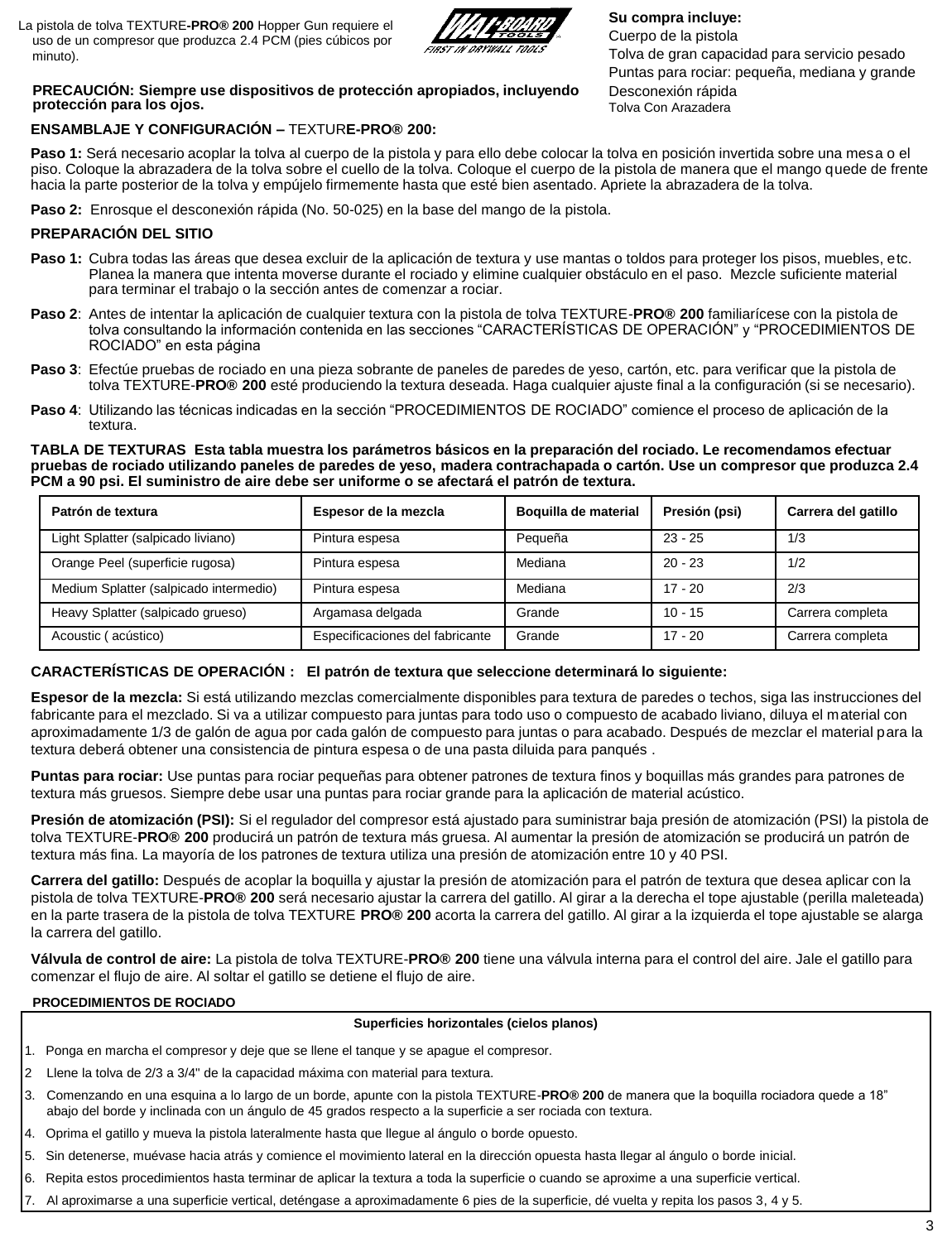#### **Verticales (paredes) y inclinado (cielos abovedados) superficies**

- 1. Ponga en marcha el compresor y deje que se llene el tanque y se apague el compresor.
- 2. Llene la tolva de 2/3 a 3/4" de la capacidad máxima con material para textura
- 3. Párese a 3 ó 4 pies de la superficie a texturizar (excepto en superficies horizontales).
- 4. Eleve la pistola de tolva TEXTURE-**PRO® 200** en dirección hacia el borde superior derecho o izquierdo de la superficie a rociar
- 5. Oprima el gatillo hasta hacer contacto con el tope ajustable preestablecido y comience a rociar verticalmente y descendiendo hasta llegar cerca del borde inferior de la pared.
- 6. Sin parar, muévase lateralmente y comience a rociar la superficie verticalmente hasta llegar cerca del borde superior.
- 7. Sin parar, muévase lateralmente y comience a rociar la superficie verticalmente hacia abajo, otra vez.
- 8. Repita el procedimiento hasta que qué termine de rociar todas las superficies deseadas. Rellene la tolva según sea necesario.

Si desea obtener un acabado "revocado", espere a que la superficie del patrón de textura cambie de brillante a opaco (normalmente en 15 a 20 minutos) y **aplane levemente** la textura con una espátula de Wallboard, una espátula de encintado o con una llana.



### **USE ÚNICAMENTE PARTES DE REPUESTOS ORIGINALES DE LA MARCA WALLBOARD®**

#### PARA LIMPIAR:

- 1. Purgue con agua todo el materiales de textura remanente. Sople con aire la pistola para eliminar cualquier material de textura o agua que hubiese podido introducirse en el vástago neumático.
- 2. Invierta la pistola y coloque 5 a 10 gotas de aceite de baja viscosidad y uso doméstico (como el aceite 3 in 1®) en el desconexión rápida. Esto permitirá que el aceite lubrique el vástago neumático y los arosellos.
- 3. Después de lubricar con aceite, presione el gatillo, varias veces y cierre la válvula del aire antes de guardar.

#### **PROCEDIMIENTOS DE ROCIADO**

| <b>MANTENIMIENTO / DESENSAMBLAJE:</b> |                                                                                                                                                                                                                   | <b>MANTENIMIENTO / REENSAMBLAJE:</b> |                                                                                                                                                                                                                                                                                                         |
|---------------------------------------|-------------------------------------------------------------------------------------------------------------------------------------------------------------------------------------------------------------------|--------------------------------------|---------------------------------------------------------------------------------------------------------------------------------------------------------------------------------------------------------------------------------------------------------------------------------------------------------|
|                                       | 1. Retire la boquilla del material.<br>2. Retire el tope ajustable y gírelo a la izquierda hasta que se<br>desenganche.                                                                                           |                                      | 1. Antes del ensamblaje, aplique una pequeña cantidad de grasa<br>(grasa de cojinete de rueda o con base de litio) en los arosellos del<br>conjunto de tope ajustable y en el conjunto de vástago neumático.                                                                                            |
|                                       | 3. Desde el frente de la pistola, empuje con el dedo el vástago<br>neumático hasta la parte posterior. El vástago neumático se<br>podrá extraer completamente al sacarlo por la parte posterior<br>de la pistola. |                                      | 2. Deslice el vástago neumático en el cuerpo de la pistola desde la<br>parte posterior de la misma. PRECAUCIÓN: Evite dañar los arosellos<br>al volver a ensamblar el vástago neumático. Los arosellos se pueden<br>cortar en las roscas o rasgarse en la pared interior de la cámara de<br>la pistola. |
|                                       | 4. Para retirar o volver a colocar el gatillo, retire uno de los dos<br>sujetadores "E" y deslice la clavija de retención del gatillo<br>hacia un lado.                                                           |                                      | 3. Vuelva a acoplar el tope ajustable girándolo a la derecha hasta que<br>enganche (aproximadamente 2 a 3 vueltas), y coloque la boquilla de<br>material apropiada en el frente de la pistola y fíjela con la tuerca para<br>boquilla de material.                                                      |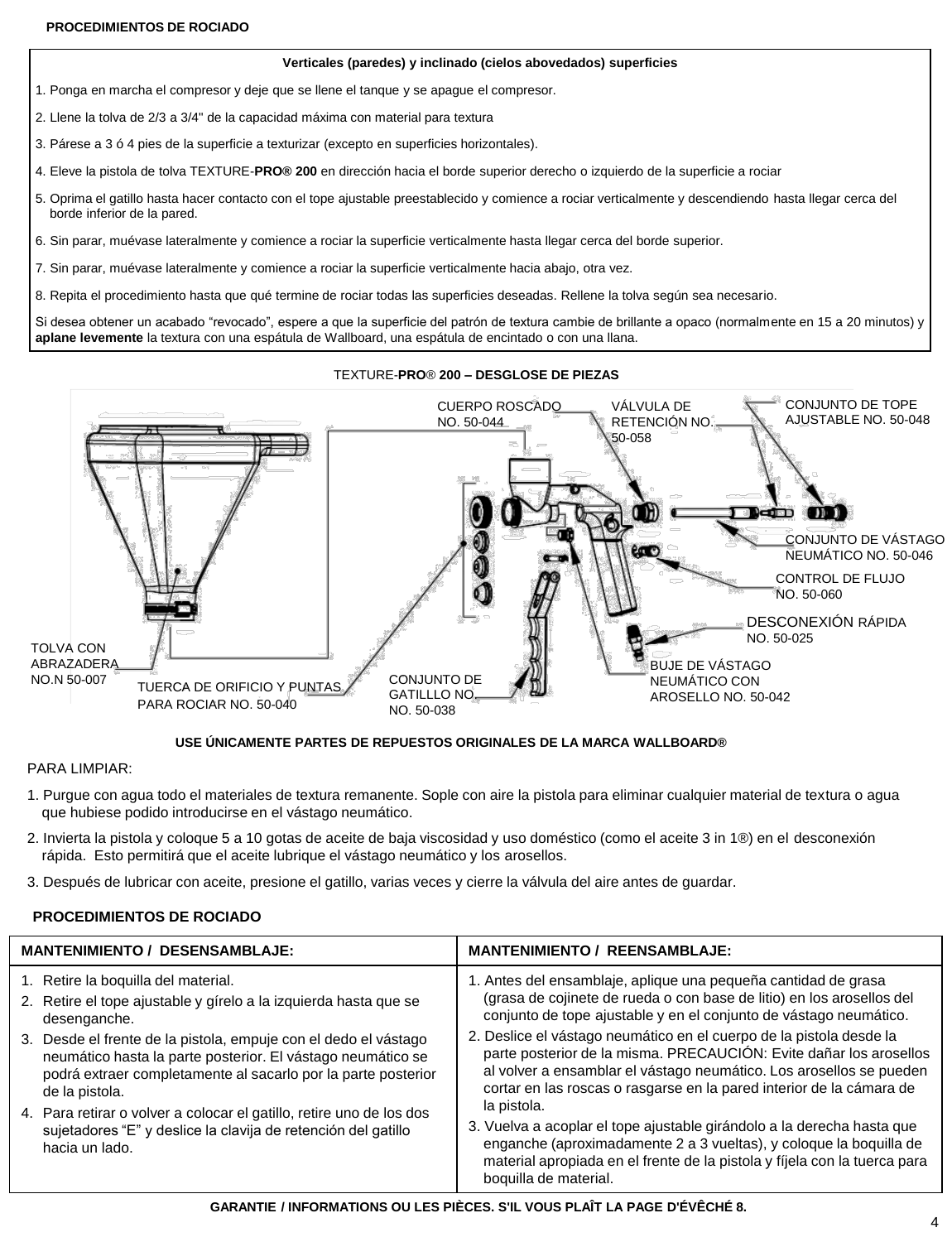**Le pistolet pulvérisateur à trémie** TEXTURE**-PRO® 200**  est un outil de précision conçu pour appliquer les revêtements texturés de murs et plafonds ainsi que les revêtements acoustiques de plafonds à l'aide d'un compresseur d'un débit 67.9 l/min à 6,2 bar.



**Matériel inclus** : Corps du pistolet Trémie à grande capacité de qualité industrielle Buses à petit, moyen et grand orifice Raccord rapide Teémie Avec Collier

# **ATTENTION : Toujours porter un équipement de protection adéquat, y compris une protection oculaire.**

# **ASSEMBLAGE :**

**Étape 1:** Le pistolet à trémie doit être fixé au corps du pistolet en plaçant la trémie à l'envers sur le sol ou une table. Glisser le collier de serrage sur le col de la trémie. Positionner le corps du pistolet de manière à ce que le manche soit face à l'arrière de la trémie, puis le pousser fermement vers le bas jusqu'à ce qu'il soit bien en place. Serrer le collier de serrage.

**Étape 2:** Visser le raccord rapide (RÉF. 50-025 ) sur le fond du manche du pistolet.

## **PRÉPARATION**

**Étape 1:** Masquer les endroits qui ne doivent pas être texturés et utiliser des toiles de peintre de qualité industrielle pour protéger les sols, les meubles, etc. Prévoir le déplacement pendant la vaporisation et enlever tous les obstacles se trouvant sur le chemin. Mélanger suffisamment de matériau pour pouvoir terminer le travail ou la section avant de commencer à vaporiser.

**Étape 2:** Avant d'essayer de texturer avec TEXTURE-**PRO**® **200**, familiarisez-vous avec le pistolet à trémie en lisant les sections traitant des CARACTÉRISTIQUES D'UTILISATION et de la PROCÉDURE DE PULVÉRISATION sur cette page.

**Étape 3:** Faites un essai de pulvérisation sur une retaille de cloison sèche ou de carton pour vous assurer que votre TEXTURE-PRO® 200 produit la texture désirée. Effectuez les réglages finaux nécessaires s'il y a lieu

**Étape 4:** À l'aide des techniques indiqués dans la section traitant de la PROCÉDURE DE PULVÉRISATION, commencez la texturisation**.**

**TABLEAU DES TEXTURES: Ce tableau montre les paramètres de base à utiliser lors de la préparation à la vaporisation. Il est recommandé de faire un essai sur une cloison sèche, du contre-plaqué ou du carton. Utiliser un compresseur d'un débit de 67.9 l/min à 6,2 bar (2.4 cpm à 90 psi). L'alimentation en air doit être uniforme pour éviter des variations dans l'aspect du revêtement.**

| <b>Texture</b> | Consistance du mélange   | <b>Buse</b> | Pression (bar) | Activation de la gâchette |
|----------------|--------------------------|-------------|----------------|---------------------------|
| Fine           | Peinture épaisse         | Petite      | $1.58 - 1.72$  | 1/3                       |
| Peau d'orange  | Peinture épaisse         | Movenne     | $1.38 - 1.58$  | 1/2                       |
| Movenne        | Peinture épaisse         | Movenne     | $1,17 - 1,38$  | 2/3                       |
| Grossière      | Pâte à crêpes fluide     | Grande      | $1.17 - 1.38$  | Jusqu'au fond             |
| Acoustique     | Indications du fabricant | Grande      | $1,17 - 1,38$  | Jusqu'au fond             |

### **La texture de revêtement sélectionnée déterminera ce qui suit :**

**Épaisseur du mélange**: Si vous utilisez un revêtement texturé de murs ou plafonds disponible dans le commerce, suivre les instructions de mélange du fabricant. Si vous utilisez une pâte à joint à usages multiples ou une pâte de revêtement légère, diluez en ajoutant approximativement 1/3 litre d'eau pour chaque litre de pâte. Le mélange final devrait avoir la consistance d'une peinture épaisse ou d'une pâte à crêpes légère .

**Buse:** Plus l'orifice de la buse est petite, plus la texture sera fine ; plus l'orifice est grand, plus elle sera grossière. Toujours utiliser une buse à grand orifice pour les revêtements acoustiques.

**Pression de pulvérisation:** Si le régulateur de votre compresseur est réglé pour une pression de pulvérisation basse, le TEXTURE-**PRO® 200** produira une texture épaisse, alors qu'une pression plus élevée produira une texture plus fine. Les pressions utilisées se situent normalement entre 10 et 40 psi. .

**Distance d'activation de la gâchette:** Lorsque vous avez installé la buse et que vous avez réglé la pression en fonction de la texture désirée, vous devez régler la distance d'activation de la gâchette. Tournez la butée réglable (bouton moleté) située sur l'arrière du pistolet dans le sens des aiguilles d'une montre pour réduire la distance d'activation ou dans le sens contraire pour l'augmenter.

**Vanne de commande pneumatique:** Le TEXTURE-**PRO® 200** possède une vanne de commande pneumatique interne. Tirez la gâchette pour faire sortir l'air. Lâchez la gâchette et le jet d'air cesse.

**Régulateur de débit:** Situé sur le côté du TEXTURE-**PRO® 200**, il offre un contrôle précis du débit d'air pressurisé dans le TEXTURE-**PRO® 200**.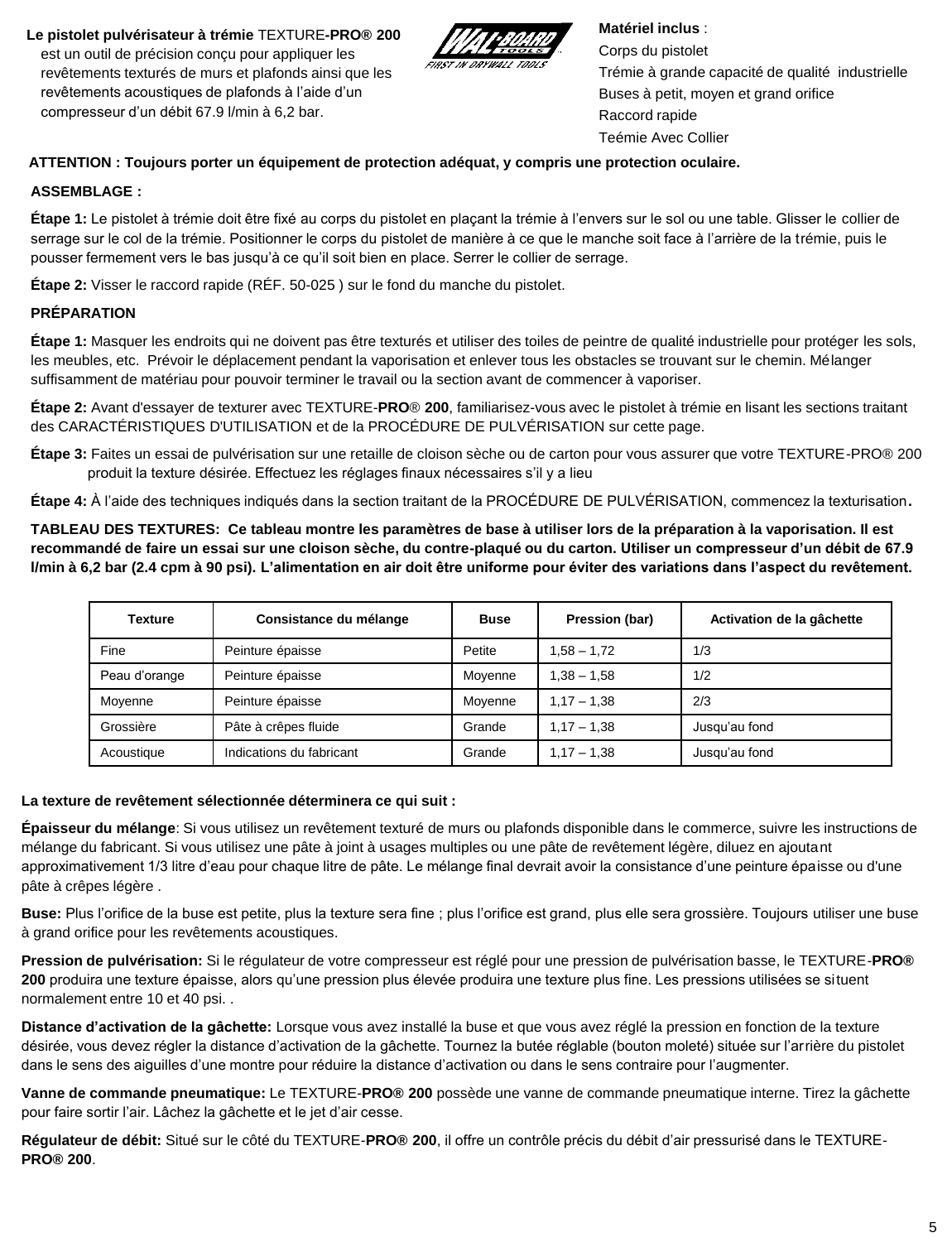#### **Superficies horizontales (cielos planos)**

1. Ponga en marcha el compresor y deje que se llene el tanque y se apague el compresor.

2 Llene la tolva de 2/3 a 3/4" de la capacidad máxima con material para textura.

3. Comenzando en una esquina a lo largo de un borde, apunte con la pistola TEXTURE-**PRO® 200** de manera que la boquilla rociadora quede a 18" abajo del borde e inclinada con un ángulo de 45 grados respecto a la superficie a ser rociada con textura.

4. Oprima el gatillo y mueva la pistola lateralmente hasta que llegue al ángulo o borde opuesto.

5. Sin detenerse, muévase hacia atrás y comience el movimiento lateral en la dirección opuesta hasta llegar al ángulo o borde inicial.

6. Repita estos procedimientos hasta terminar de aplicar la textura a toda la superficie o cuando se aproxime a una superficie vertical.

7. Al aproximarse a una superficie vertical, deténgase a aproximadamente 6 pies de la superficie, dé vuelta y repita los pasos 3, 4 y 5.

#### **Surfaces verticales (murs) et inclinées (plafonds en voûte)**

- 1. Démarrez votre compresseur, puis attendez que le réservoir se remplisse et que le compresseur s'arrête.
- 2. Remplir la trémie aux 2/3 ou 3/4 de matériau de revêtement.
- 3. Se tenir à une distance de 0,9 à 1,20 m de la surface à texturer (à l'exception des surfaces horizontales).
- 4. Levez le TEXTURE-**PRO® 200** vers le rebord supérieur droit ou gauche de la surface devant être traitée.
- 5. Appuyez sur la gâchette jusqu'à ce qu'elle touche la butée réglable préréglée, puis commencez à pulvériser verticalement vers le bas du mur jusqu'à ce que vous arriviez au rebord inférieur du mur.
- 6. Sans s'interrompre, se déplacer latéralement et remonter le long de la surface d'un mouvement vertical, jusqu'à arriver en haut.
- 7. Toujours sans s'interrompre, continuer à se déplacer latéralement et descendre une nouvelle fois le long de la surface.
- 8. Répéter cette procédure jusqu'à ce que toutes les surfaces voulues soient vaporisées. Rajouter du matériau dans la trémie le cas chéant.

Pour obtenir une texture « lissée », attendre que la surface du revêtement devienne terne (normalement de 15 à 20 minutes) et **lisser délicatement** le revêtement avec une lisseuse Wallboard, un couteau à enduire ou une truelle.



### **NETTOYAGE :**

- 1. Rincer tous les restes de matériau de revêtement à l'eau. Souffler de l'air dans le pistolet pour éliminer tout matériau de revêtement ou toute eau qui aurait pu s'infiltrer dans la tige de soupape d'air.
- 2. Retourner le pistolet et introduire 5 à 10 gouttes d'huile de graissage légère pour usage domestique (telle que 3 in 1®) dans le raccord rapide. Ceci permettra à l'huile de lubrifier la tige de soupape d'air et les joints toriques.
- 3. Après l'avoir tiré, tirer sur la gâchette à plusieurs reprises et fermer la vanne d'arrêt pour l'entreposage.

#### **UTILISER UNIQUEMENT DES PIÈCES DE REMPLACEMENT D'ORIGINE WAL-BOARD®**

| <b>ENTRETIEN / DÉMONTAGE :</b>                                                                                                                                                                                                                                                                                                                                                                                                                                                   | <b>ENTRETIEN / REMONTAGE :</b>                                                                                                                                                                                                                                                                                                                                                                                                                                                                                                                                                                                                                                                                                                                                                                                                                |
|----------------------------------------------------------------------------------------------------------------------------------------------------------------------------------------------------------------------------------------------------------------------------------------------------------------------------------------------------------------------------------------------------------------------------------------------------------------------------------|-----------------------------------------------------------------------------------------------------------------------------------------------------------------------------------------------------------------------------------------------------------------------------------------------------------------------------------------------------------------------------------------------------------------------------------------------------------------------------------------------------------------------------------------------------------------------------------------------------------------------------------------------------------------------------------------------------------------------------------------------------------------------------------------------------------------------------------------------|
| 1. Retirer la buse.<br>2. Retirer la butée réglable en la tournant dans le sens contraire<br>des aiguilles d'une montre jusqu'à ce qu'elle soit dégagée.<br>3. Depuis l'avant du pistolet, pousser la tige de soupape d'air vers<br>l'arrière avec le doigt. Elle peut alors être retirée en la sortant<br>par l'arrière du pistolet.<br>4. Pour retirer ou remplacer la gâchette, retirer l'un des deux clips<br>en E et glisser la goupille de retenue de la gâchette de côté. | . Avant l'assemblage, appliquer une petite quantité de graisse (telle que de la<br>graisse pour roulement de roue ou toute graisse à base de lithium) sur les joints<br>toriques de la butée réglable et de la tige de soupape d'air.<br>2. Introduire la tige de soupape d'air dans le corps du pistolet depuis l'arrière du<br>pistolet. ATTENTION : Éviter d'endommager les joints toriques lors du remontage<br>de la tige de soupape d'air. Les joints toriques peuvent être endommagés par le<br>filetage ou se déchirer sur la paroi interne de la chambre du pistolet.<br>3. Fixer la butée réglable en la faisant tourner dans le sens des aiguilles d'une montre<br>jusqu'à ce qu'elle soit bien en place (environ 2 à 3 tours). Placer la buse souhaitée<br>sur l'avant du pistolet en la fixer à l'aide de l'écrou correspondant. |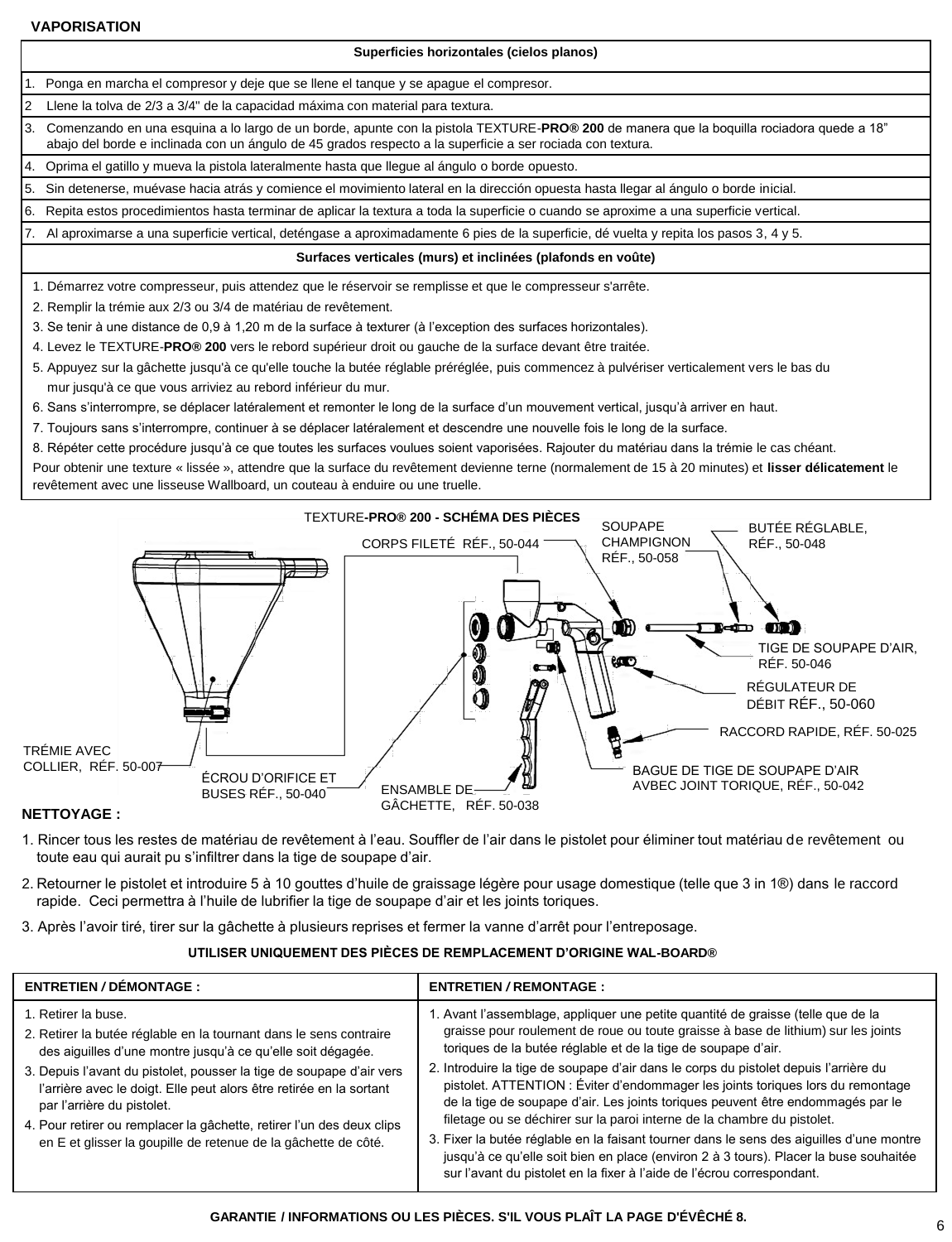### **TROUBLE SHOOTING**



| <b>PROBLEM</b>                                                                             | <b>CAUSE</b>                                                                                                                                        | <b>SOLUTION</b>                                                                                                                                                                                                                                                                                                                                          |
|--------------------------------------------------------------------------------------------|-----------------------------------------------------------------------------------------------------------------------------------------------------|----------------------------------------------------------------------------------------------------------------------------------------------------------------------------------------------------------------------------------------------------------------------------------------------------------------------------------------------------------|
| Material will not<br>properly atomize or<br>shoot out of the<br>gun.                       | Material is not properly mixed or<br>1.<br>thinned.<br>The compressor does not have<br>2.<br>enough volume (CFM) to operate<br>the TEXTURE-PRO® 200 | The texture material needs to be thinned to the consistency of thick<br>$\mathbf{1}$ .<br>paint.<br>The TEXTURE-PRO® 200 requires a compressor able to produce a<br>2.<br>minimum of 2.4 CFM @ 90PSI or 5.3 CFM @ 40 PSI to operate.                                                                                                                     |
| The mud (liquid)<br>separates from the<br>Styrofoam while<br>shooting ceiling<br>acoustic. | Incorrect product being used.<br>1.<br>Hopper neck is clogged.<br>2.                                                                                | Insure that the material purchased is for use with hopper guns and<br>mix the material per the manufacturer's instructions use with hopper<br>guns<br>2.<br>While spraying continue to hold the trigger back and place your finger<br>over the front of the material orifice. This will assist in unclogging the<br>hopper neck and mixing the material. |
| Material is being<br>blown around after<br>reaching the wall or<br>ceiling                 | The air pressure is set too high<br>1.<br>You are too close to the surface being<br>2.<br>textured.                                                 | See the texture table for proper settings. If you are using a tank-type<br>1.<br>compressor regulate the air through the compressor.<br>You should be 3 to 4 feet from walls. For ceilings, you should be 18"<br>2.<br>below with the hopper angled upward at 30 to 50 degrees.                                                                          |

# **RESOLUCIÓN DE PROBLEMAS**

| <b>PROBLEMA</b>                                                                                                      | <b>CAUSA</b>                                                                                                               | <b>SOLUCIÓN</b>                                                                                                                                                                                                                                                                                                                                                                |
|----------------------------------------------------------------------------------------------------------------------|----------------------------------------------------------------------------------------------------------------------------|--------------------------------------------------------------------------------------------------------------------------------------------------------------------------------------------------------------------------------------------------------------------------------------------------------------------------------------------------------------------------------|
| IEI material no se atomiza<br>correctamente o no sale bien<br>de la pistola.                                         | El material no está mezclado o<br>diluido correctamente.<br>El compresor no tiene suficiente<br>2.<br>capacidad (PCM/PSI). | Diluya el material según las recomendaciones (Véase la "Tabla de texturas").<br>Sustituya el compresor por uno con suficiente capacidad de caudal y/o presión.<br>2.<br>(La pistola TEXTURE-PRO® 200 Hopper Gun necesita un caudal de 2.4 PCM a<br>90 PSI).                                                                                                                    |
| El material (líquido) se separa  <br>de la espuma de estireno<br>(Styrofoam) al aplicarlo sobre<br>techos acústicos. | Se está usando el producto<br>erróneo.<br>2. Está obstruido el cuello de la<br>tolva                                       | Verifique que el material comprado es para el uso con pistolas de tolva y<br>mezcle el material de acuerdo con las instrucciones del fabricante.<br>Mientras rocía continúe oprimiendo el gatillo y cologue un dedo sobre el frente<br>$^{\prime}$ 2.<br>de la boquilla de material. Esto ayudará a eliminar la obstrucción en el cuello de<br>la tolva y mezclar el material. |
| l El material vuela en todas<br>direcciones después de hacer<br>contacto con la pared o el<br>l techo.               | 1. La presión del aire es demasiado<br>elevada.<br>2. Usted está demasiado cerca a<br>la superficie que está rociando.     | 1. Consulte la tabla de texturas para obtener los valores correctos. Si está<br>usando un compresor con tanque, regule la presión por medio del compresor.<br>Usted debe colocarse a 3 ó 4 pies de las paredes. Para techos, coloque la<br>2.<br>pistola a 18" de distancia e inclinada hacia arriba con un ángulo de 30 a<br>grados.                                          |

# **GUIDE DE DÉPANNAGE**

| LE PROBLÈME                                                                                                                    | <b>LA RAISON POUR LE</b><br><b>PROBLÈME</b>                                                                                        | <b>POUR CORRIGER LE PROBLEME</b>                                                                                                                                                                                                                                                                                                                                               |
|--------------------------------------------------------------------------------------------------------------------------------|------------------------------------------------------------------------------------------------------------------------------------|--------------------------------------------------------------------------------------------------------------------------------------------------------------------------------------------------------------------------------------------------------------------------------------------------------------------------------------------------------------------------------|
| Le matériau ne se<br>pulvérise pas<br>correctement, ou ne sort<br>pas correctement du<br>pistolet.                             | 1. Le matériau n'est pas<br>correctement mélangé ou<br>dilué.<br>2. La capacité ou la pression du<br>compresseur est insuffisante. | 1. Diluer tous les matériaux conformément aux recommandations (Voir le<br>Tableau des textures).<br>2. Utiliser un compresseur de plus grande capacité et/ou pression. (Le pistolet à<br>trémie TEXTURE-PRO® 200 requiert 67.9 l/min à 6,2 bar).                                                                                                                               |
| La phase liquide se sépare<br>de la mousse de olystyrène<br>lors de la vaporisation du<br>revêtement acoustique de<br>plafond. | 1. Utilisation d'un produit<br>inadéquat.<br>2. Le col de la trémie est<br>bouché.                                                 | 1. S'assurer que le matériau acheté est conçu pour être utilisé avec des pistolets<br>à trémie et mélanger le matériau conformément aux instructions du fabricant.<br>2. Tout en vaporisant, continuer de presser sur la gâchette et placer le doigt sur<br>l'ouverture de la buse. Ceci aidera à déboucher le col de trémie et à<br>mélanger le matériau.                     |
| Le matériau ne reste pas<br>en place après avoir été<br>déposé sur le mur ou<br>plafond.                                       | 1. La pression d'air est trop<br>élevée.<br>2. Le pistolet est tenu trop près<br>de la surface traitée.                            | 1. Se reporter au tableau des textures pour obtenir les paramètres appropriés. Si<br>on utilise un compresseur de style réservoir, régler le flux d'air par le biais du<br>compresseur.<br>2. Se tenir à une distance de 0,9 à 1,20 m des murs. Pour les plafonds, se tenir<br>à une distance de 45 cm, la trémie étant inclinée vers le haut à un angle de<br>30 à 50 degrés. |

### **USE ONLY GENUINE WAL-BOARD® BRAND REPLACEMENT PARTS**